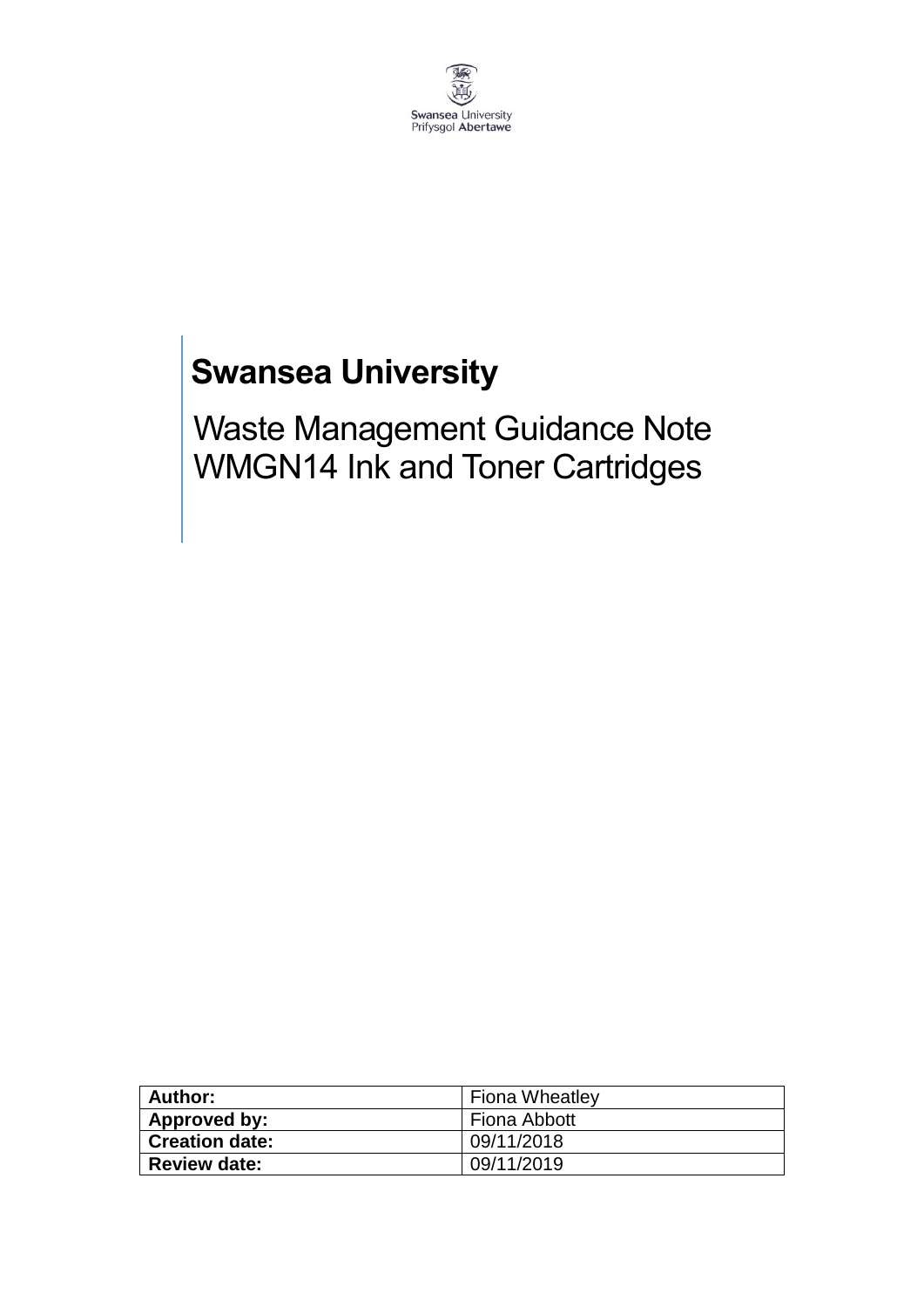| <b>Waste Management Guidance Note WMGN14</b><br><b>Ink and Toner Cartridges</b> |                                              |
|---------------------------------------------------------------------------------|----------------------------------------------|
| <b>Location Generated</b>                                                       | Various                                      |
| <b>EWC</b>                                                                      | 08-03-17*                                    |
| Type                                                                            | Hazardous                                    |
| <b>Disposal Method</b>                                                          | Segregated for recycling / reuse             |
| Bin/Bag Type                                                                    | Original packaging and sealed in a clear bag |

## **Duty of Care Requirements**

Any business or public body that generates waste materials should apply the waste hierarchy to all streams in order to minimise the amount of waste sent for disposal. In practice, this means ensuring all wastes are segregated at source and disposed of via the correct stream. General municipal waste should therefore be the last option for waste.

The University has committed, to segregating its waste at source and focusing on separating key recycling streams; cans, paper, plastics, food and glass. Segregation at source improves recyclate quality and also adheres to the Waste Regulations (England and Wales) 2011. The Regulations stipulate that materials such as paper, metal, plastic and glass must be collected separately if it is necessary to encourage high quality of the recycling of the material

Classified as hazardous, it is a legal requirement for waste ink and toner cartridges to be segregated from all other wastes, under the Hazardous Waste Regulations. Furthermore, as of 2016, the WEEE Regulations apply to waste ink and toner cartridges, therefore, all waste cartridges must be sent to an Approved Authorised Treatment Facility (AATF) for recycling. Many used toner cartridges can contain left over material, which could be hazardous and therefore it is essential that these are handled correctly and recycled for reuse.

The University has a dedicated waste management company, which collects Waste Electrical and Electronic Equipment (WEEE) including toner cartridges for reuse and recycling.

#### **Disposal Instructions**

Where possible empty ink and toner cartridges must be placed back into their original packaging and securely sealed so no ink/toner can escape. If the original packing isn't available the cartridge must be placed into a clear bag and sealed. Collection can be refused if the cartridge/s have not been secured.

For collection a minimum of 3 ink/toner cartridges are required, with a maximum of 5 allowed per collection. Place a works order via the [Help Desk](https://quemis.swan.ac.uk/Q2_Live/login) portal for collection. The University Campus Services Team Member will then collect the cartridge/s within 5 working days of allocation.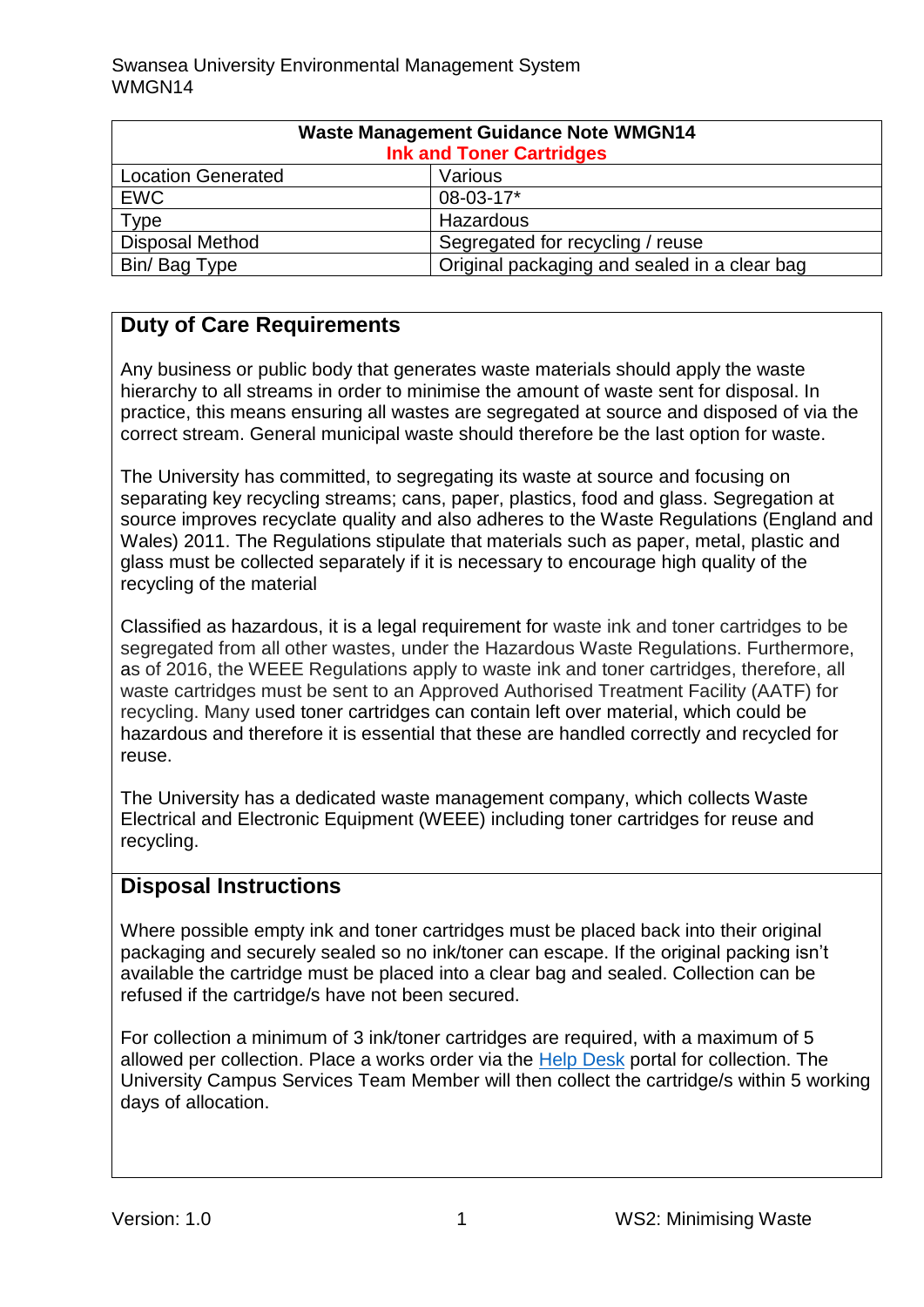**Waste ink/toner cartridges cannot be placed into external non-recycling or recycling bins**



Figure 1 – Waste Toner and Ink Cartridges

#### **Disposal Cost**

The disposal cost is factored into the University's waste management service provision; therefore there is no direct cost to individuals/Colleges/PSUs. However individuals can minimise cost and contribute the University's target to achieve 63% diversion rate away EFW or landfill by utilising the general waste stream only when required.

### **Labelling**

See template

**For further guidance please contact [estates-waste@swansea.ac.uk](mailto:estates-waste@swansea.ac.uk)**